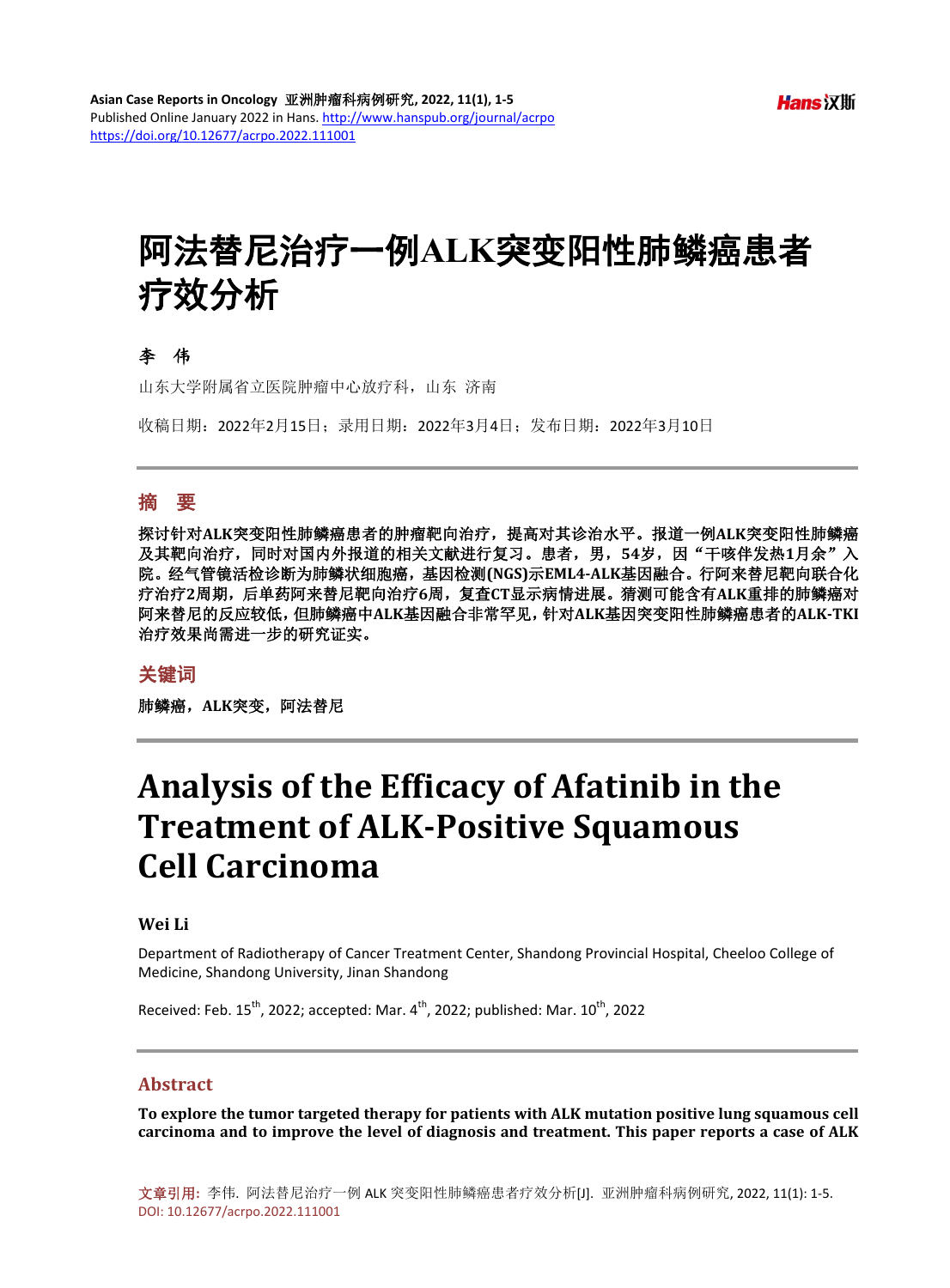**mutation positive lung squamous cell carcinoma and its targeted therapy, and reviews the relevant literature at home and abroad. The patient, male, 54 years old, suffered from "dry cough with fever for more than 1 month" be hospitalized. Lung squamous cell carcinoma was diagnosed by tracheoscopic biopsy. Gene detection (NGS) showed EML4-ALK gene fusion. The patients were treated with targeted combination chemotherapy of afatinib for 2 cycles, followed by targeted treatment of single drug afatinib for 6 weeks, and the CT reexamination showed the progress of the disease. It is speculated that lung squamous cell carcinoma with ALK rearrangement may have a low response to afatinib. But ALK gene fusion in lung squamous cell carcinoma is very rare, the therapeutic effect of afatinib on patients with ALK gene mutation positive lung squamous cell carcinoma needs to be confirmed by further research.**

### **Keywords**

**Lung Squamous Cell Carcinoma, ALK Mutation, Afatinib**

Copyright © 2022 by author(s) and Hans Publishers Inc. This work is licensed under the Creative Commons Attribution International License (CC BY 4.0). <http://creativecommons.org/licenses/by/4.0/>  $\boxed{6}$ Open Access

# **1.** 引言

根据 2020 年全球癌症统计报告,肺癌仍是当前中国人群中发病率和死亡率最高的肿瘤。其中,肺鳞癌 (SCC)是非小细胞肺癌(NSCLC)中常见的病理类型,约占总发生率的 20%~30% [\[1\]](#page-3-0)。在非小细胞肺癌中,针 对特定的靶点开展个体化治疗已成为现实。其中,针对间变性淋巴瘤激酶(anaplastic lymphoma kinase, ALK) 的靶向治疗研究于 2007 年开始见诸 NSCLC 相关研究报告[\[2\]](#page-3-1),并成为近年靶向研究的新宠。ALK 基因融 合常见于肺腺癌中,最新 NCCN-NSCLC 指南便指出,对晚期腺癌、大细胞癌、未分型癌的患者推荐进行 ALK 检测。但是在肺鳞癌中 ALK 基因融合则非常罕见, 其突变率不足 2.5% [\[3\]](#page-3-2) [\[4\]](#page-3-3), 我们很少有机会在日 常临床实践中见到这些患者。下面通过分享我科一例 ALK 突变阳性肺鳞癌患者的临床资料,探讨针对 ALK 突变阳性肺鳞癌患者的肿瘤靶向治疗。该病例报道得到患者及家属的知情同意,并签署知情同意书。

# **2.** 病历资料

患者,男,54岁,因"干咳伴发热 1 月余"于 2021 年 7 月入院。无痰干咳,伴发热,体温最高达 38℃,无寒战、胸痛、憋喘等不适。既往病史回顾无异常,一般情况较好,吸烟史 30 余年,每天 30 支。 查体:双肺呼吸音粗,双肺可闻及干湿啰音。PS 评分 1 分。胸部 CT 示左肺上叶及左肺门处见不规则软 组织灶,截面约 4.5 × 8.8cm,累及左肺门结构,左肺上叶、左肺门肿瘤,符合左肺癌并肺门淋巴结转移 累及左肺门结构 CT 表现([图](#page-2-0) 1)。行气管镜活检,病理诊断: (左主支气管)鳞状细胞癌,免疫组化染色结 果:CK(AE1/AE3)(+),TTF1(+)NapsinA(−),p40(+),CK5/6(+),Syn(−),CgA(−),CD56(−),Ki67+(50%), p63(+)。行双侧锁骨上彩超检查,未见明显肿大淋巴结,腹部肝胆胰腺彩超未见明显异常,全腹及盆腔 CT、颅脑 MR、全身骨显象均未见明显转移灶。临床诊断:左肺鳞癌(T4N3M0, IIIC 期)。患者于 2021 年 7 月 22 日于我院行第一周期化疗联合免疫治疗,方案为:替雷利珠单抗 200mg d0+白蛋白结合型紫衫醇 40mg d1、5+奈达铂 100 mg d2-4。患者在化疗间歇期行基因检测(NGS)显示:1 个基因突变:TP53 外显 子错义突变, c.733G>T, p.G245C, 突变丰度: 13%、37%; 1 个基因融合: EML4-ALK 基因融合。而该 基因检测中未检测到 EGFR 突变, PD-L1 表达: TPS: 0%, CPS: 5。根据患者基因检测结果, 给予患者阿 来替尼(二代 ALK 抑制剂)单药靶向治疗。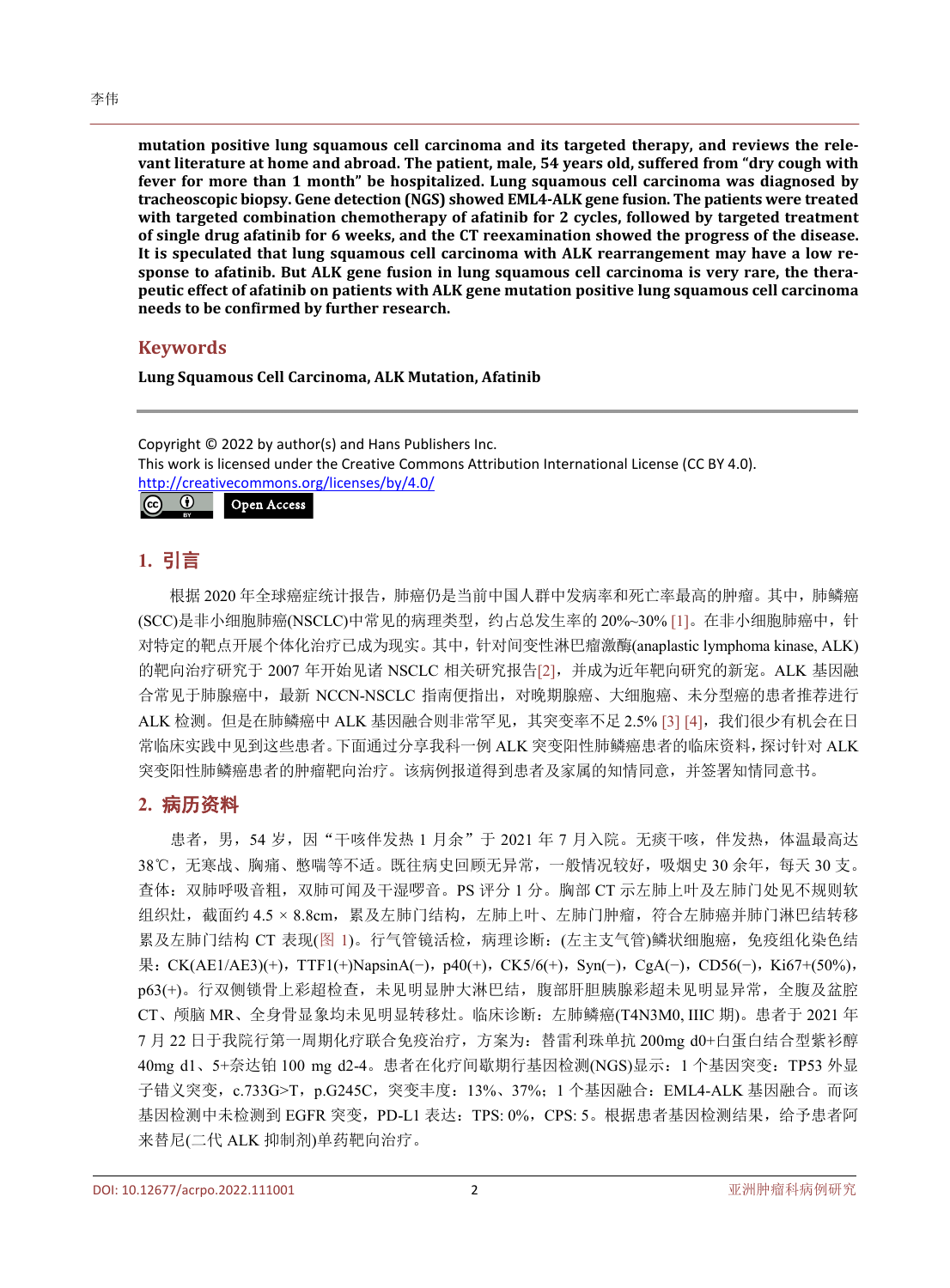<span id="page-2-0"></span>

**Figure 1.** Chest CT when the patient was admitted 图 **1.** 患者入院时胸部 CT



<span id="page-2-1"></span>**Figure 2.** Chest CT Reexamination after the patient was treated with targeted therapy for 8 weeks 图 **2.** 患者靶向治疗 8 周后复查胸部 CT

患者在家自行口服阿来替尼,在服药期间,患者出现无明显诱因咳嗽,伴少量白痰,感憋喘、胸闷、 活动受限,于 2021 年 9 月 10 日再次就诊于我院,无痛气管镜下局部支气管内应用电刀、氩气等予以综 合治疗, 并给予白蛋白结合型紫衫醇 40 mg d1、5+奈达铂 100 mg d2-4 治疗, 患者症状好转后出院。靶 向治疗 8 周后复查胸部 CT 显示:左肺上叶、左肺门肿瘤,符合左肺癌并左肺门淋巴结转移累及左肺门 结构 CT 表现, 总体较前减轻; 双肺新见异常密度灶, 建议抗炎治疗后两周复查, 除外转移可能。双肺 慢性炎性灶,部分较前加重([图](#page-2-1) 2)。继续在家口服阿来替尼 6 周,后感憋气, 间断咳嗽, 痰不能咳出, 夜 间平躺时憋气加重。于 2021 年 12 月 6 日再次来院就诊。再次复查 CT 显示: 局部肿块较前增大, 评估 病情进展([图](#page-2-2) 3)。给予更换化疗方案: 力朴素 240 mg d1+顺铂 60 mg d2-3。随后给予患者放射治疗,暂时 停用阿来替尼靶向治疗。目前患者规律放疗,身体状况可。

<span id="page-2-2"></span>

**Figure 3.** Chest CT Reexamination after the patient was treated with targeted therapy for 14 weeks 图 **3.** 患者靶向治疗 14 周后复查胸部 CT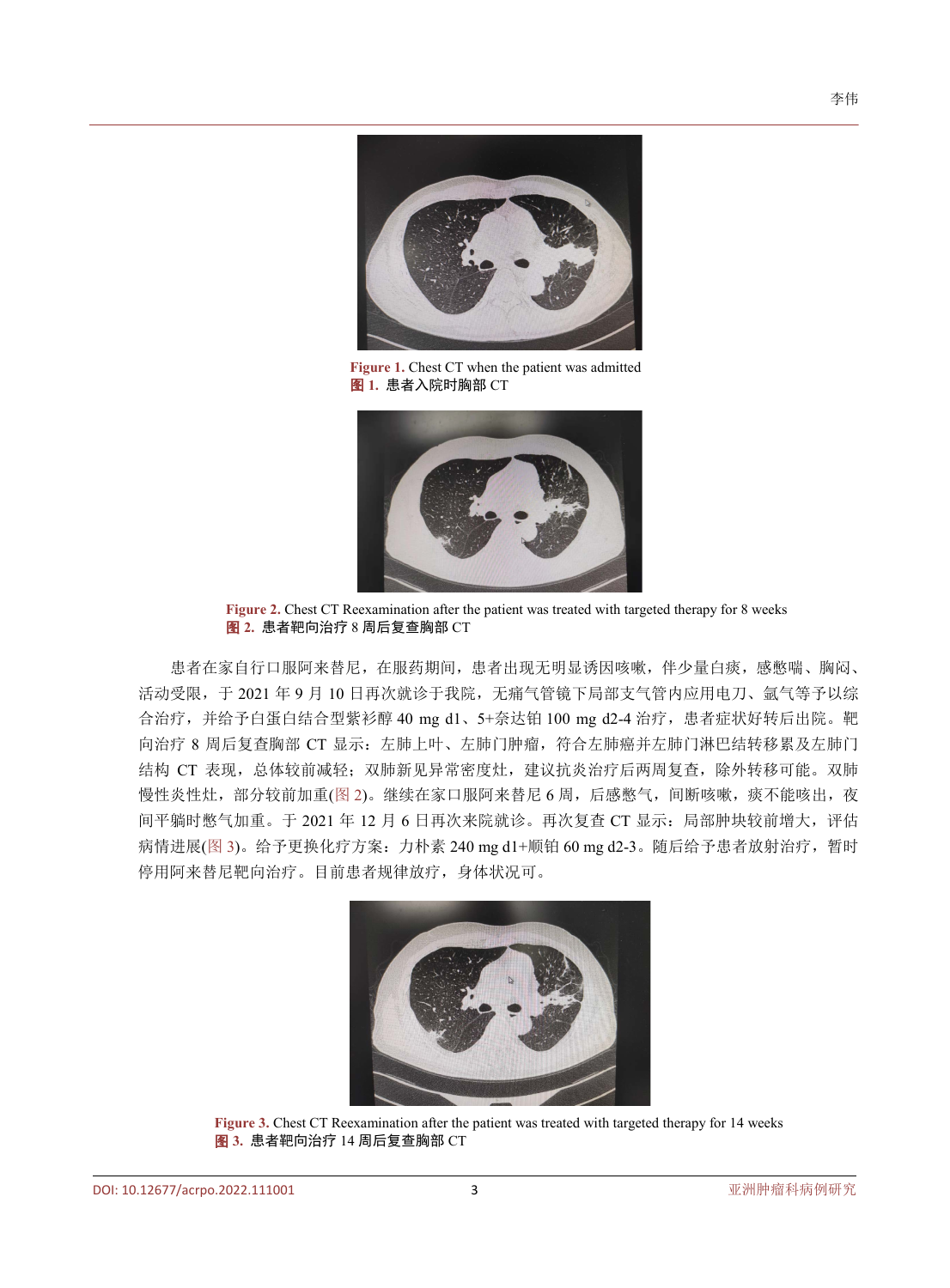#### **3.** 讨论

ALK 是 Morris 等人于 1994 年首先在间变性大细胞淋巴瘤中发现的,是隶属于胰岛素受体家族的 一种单链跨膜蛋白[\[5\]](#page-3-4)。ALK-EML4 融合基因是其主要的一种致癌基因突变,是由于 2 号染色体短臂插 入引起,根据断裂位点不同,融合基因也各不相同,但都包括 EML4 基因的碱基区、疏水的棘皮动物 微管相关蛋白区(HELP 区)、部分 WD 重复区以及 ALK 基因中的 Kinase 功能区。其合成的 EML4-ALK 蛋白可以绕过组织信号和配体的调控,通过自身磷酸化异常激活下游信号通路,从而引起细胞向恶性 转化[\[6\]](#page-3-5) [\[7\]](#page-3-6) [\[8\]](#page-4-0)。ALK 融合基因的发现标志着 NSCLC 中又一个肿瘤靶向治疗新模式的形成。其最具针 对性的靶向药物克唑替尼,是肺腺癌精准靶向治疗、个体化治疗方面的又一重要发现,与传统化疗方 案相比,以克唑替尼为核心的综合治疗模式将患者的中位无进展生存期延长了近 5 个月,极大改善了 该亚型患者的预后[\[9\]](#page-4-1)。

既往研究中显示, ALK 突变阳性的肺腺癌患者确实能够在 ALK-TKI 靶向治疗中获益, 但由于肺鳞 癌中 EML4-ALK 重排十分罕见,相关临床研究难以展开,仅有少数个案报道。例如, Mikes [\[10\]](#page-4-2)等报道 一例 36 岁从不吸烟的晚期肺鳞状细胞癌患者 ALK 突变阳性,进行克唑替尼一线治疗,12 周后复查显示 肿瘤部分缓解。Vergne [\[11\]](#page-4-3)等报道一例 58 岁女性患者,转移性肺鳞状细胞癌 ALK 突变阳性, 二线克唑 替尼治疗后肿瘤部分缓解。可以看出,在个案报道中,ALK-TKI 克唑替尼对肺鳞癌 ALK 突变阳性患者 治疗有一定的效果,而相比于克唑替尼,阿来替尼是一种更具选择性的 ALK-TKI,可降低 31%的死亡风 险[\[12\]](#page-4-4),理论上可能对 ALK 阳性肺鳞癌有更高的疗效。然而,从本例患者治疗情况看来,行阿来替尼靶 向联合化疗治疗 2 周期, 靶向治疗 8 周后复查 CT 显示局部病灶缩小, 但肺部炎症情况较严重, 后单药 阿来替尼靶向治疗 6 周, 显示病情进展。总之, 我们对患者连续使用 14 周阿来替尼, 但仍未能观察到其 对于 ALK 突变阳性肺鳞癌有效的治疗效果,由此我们猜测,可能含有 ALK 突变阳性的肺鳞癌对阿来替 尼的反应较低,阿来替尼在此类患者中疗效较差。但由于样本量所限,阿来替尼对 ALK 基因突变阳性的 肺鳞癌患者的治疗效果尚需更加深入的研究和更严谨的临床数据论证。

#### 基金项目

国家自然科学基金资助项目(82172672)。

### 参考文献

- <span id="page-3-0"></span>[1] Sung, H., Ferlay, J., Siegel, R.L., *et al*. (2021) Global Cancer Statistics 2020: GLOBOCAN Estimates of Incidence and Mortality Worldwide for 36 Cancers in 185 Countries. *CA*: *A Cancer Journal for Clinicians*, **71**, 209-249. <https://doi.org/10.3322/caac.21660>
- <span id="page-3-1"></span>[2] Soda, M., Choi, Y.L., Enomoto, M., *et al*. (2007) Identification of the Transforming EML4-ALK Fusion Gene in Non-Small-Cell Lung Cancer]. *Nature*, **448**, 561-566. <https://doi.org/10.1038/nature05945>
- <span id="page-3-2"></span>[3] Zhao, W., Choi, Y.L., Song, J.Y., *et al*. (2016) ALK, ROS1 and RET Rearrangements in Lung Squamous Cell Carcinoma Are Very Rare. *Lung Cancer*, **94**, 22-27. <https://doi.org/10.1016/j.lungcan.2016.01.011>
- <span id="page-3-3"></span>[4] Kim, Y., Hammerman, P.S., Kim, J., *et al*. (2014) Integrative and Comparative Genomic Analysis of Lung Squamous Cell Carcinomas in East Asian Patients. *Journal of Clinical Oncology*, **32**, 121-128. <https://doi.org/10.1200/JCO.2013.50.8556>
- <span id="page-3-4"></span>[5] Morris, S.W., Kirstein, M.N., Valentine, M.B., *et al*. (1995) Fusion of a Kinase Gene, ALK, to a Nucleolar Protein Gene, NPM, in Non-Hodgkin's Lymphoma. *Science*, **267**, 316-317. <https://doi.org/10.1126/science.267.5196.316.c>
- <span id="page-3-5"></span>[6] Koivunen, J.P., Mermel, C., Zejnullahu, K., *et al*. (2008) EML4-ALK Fusion Gene and Efficacy of an ALK Kinase Inhibitor in Lung Cancer. *Clinical Cancer Research*, **14**, 4275-4283. <https://doi.org/10.1158/1078-0432.CCR-08-0168>
- <span id="page-3-6"></span>[7] Inamura, K., Takeuchi, K., Togashi, Y., *et al*. (2009) EML4-ALK Lung Cancers Are Characterized by Rare Other Mutations, a TTF-1 Cell Lineage, an Acinar Histology, and Young Onset. *Modern Pathology*, **22**, 508-515. <https://doi.org/10.1038/modpathol.2009.2>